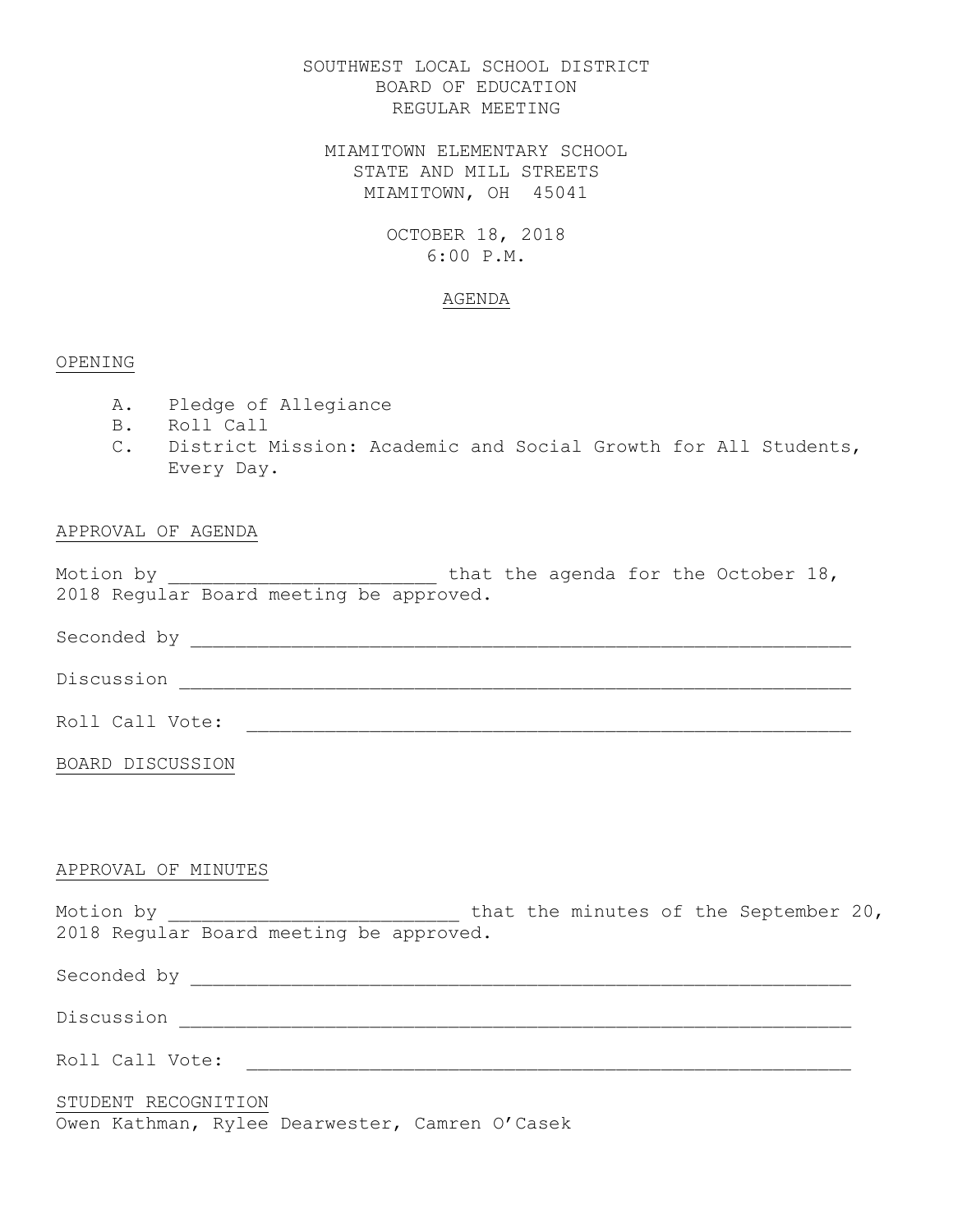#### COMMUNICATIONS

GENERAL PUBLIC – Agenda Items Only

#### CURRICULUM

- 1. Business Advisory Council Update
- 2. School Calendars (Informational)

### SUPERINTENDENT'S REPORT

1. Personnel

We recommend that the following personnel items be approved:

- a. 2018-2019 Resignations Eric Hotopp – HS Asst. Wrestling Jennifer Davis – Part-Time RTI Aide – eff. 10/12/18 Alexandria Couch – JS Dramatics Advisor
- b. 2018-2019 Supplemental Contracts Eric Hotopp – HS Asst. Wrestling (1/2) Michael Aldrich – HS Asst. Wrestling (1/2) Michael Aldrich – HS Asst. Tennis (Boys) Jessica Peace – HS Asst. Swimming Alexandria Couch – JS Dramatics Advisor (1/2) Kelsey Withrow – JS Dramatics Advisor (1/2) Scott Smith – HS Asst. Basketball (Boys)
- c. 2018-2019 Contracts Michelle Hines - Certified Tutor( $$24.00/Hr$ .) - eff.  $10/19/18$  - One Year Philip Deak – Continuing Stephanie Holthaus – Continuing Nicole Lee – Continuing Cydney Biddlestone – Continuing Courtney Donath - Continuing
- d. 2018-2019 Retirements Julie Thomas – Elementary Teacher – eff. 6/1/19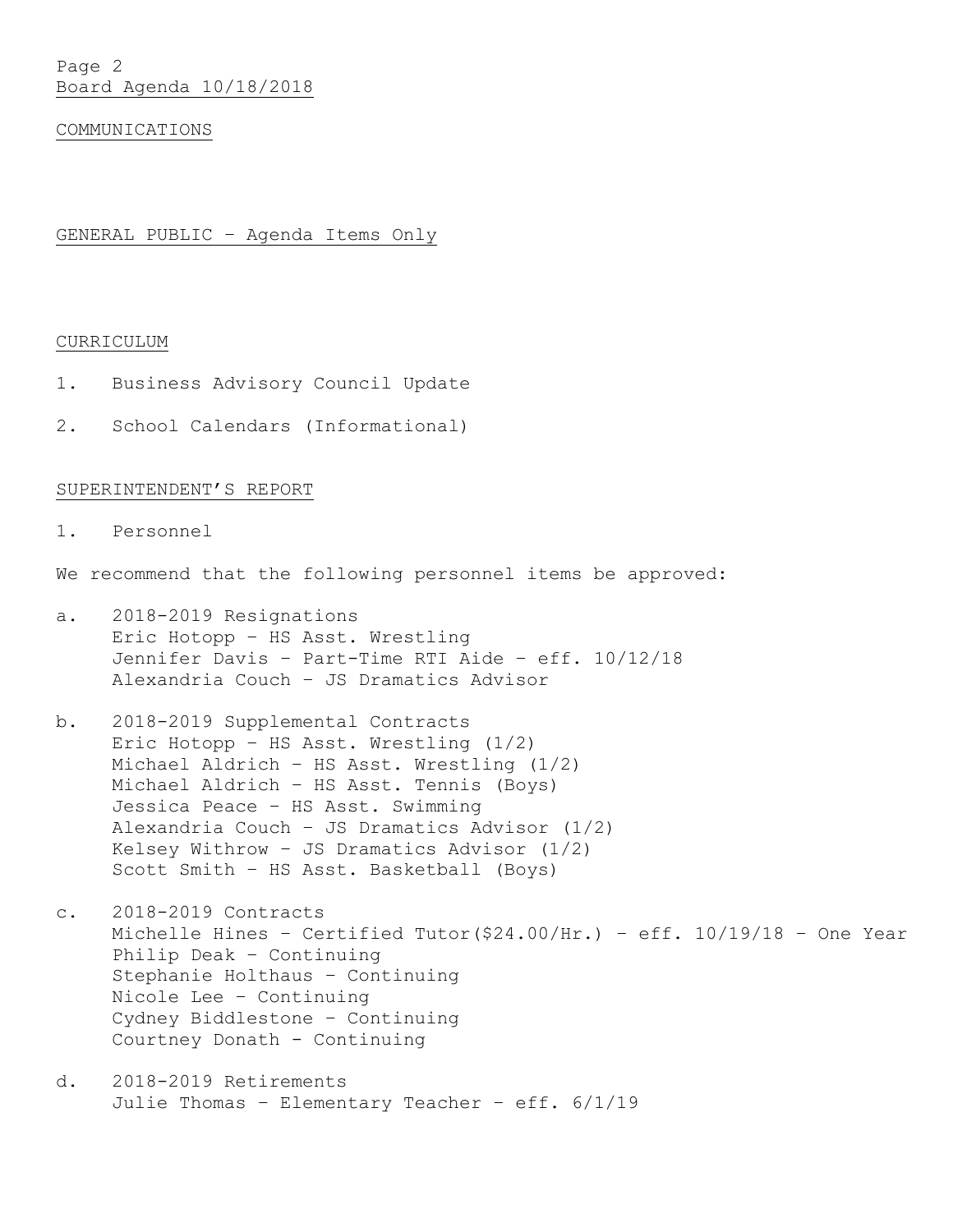| Page 3<br>Board Agenda 10/18/2018<br>SUPERINTENDENT'S REPORT (cont.)                                                                                                                                                                                                                              |                                                                                                                         |
|---------------------------------------------------------------------------------------------------------------------------------------------------------------------------------------------------------------------------------------------------------------------------------------------------|-------------------------------------------------------------------------------------------------------------------------|
| e. 2018-2019 Unpaid Leave (for Educational Purposes)<br>Helen Durbin - eff. $9/4/18$ - $10/23/18$                                                                                                                                                                                                 |                                                                                                                         |
|                                                                                                                                                                                                                                                                                                   |                                                                                                                         |
|                                                                                                                                                                                                                                                                                                   |                                                                                                                         |
|                                                                                                                                                                                                                                                                                                   |                                                                                                                         |
| 2. Memorandum of Understanding                                                                                                                                                                                                                                                                    |                                                                                                                         |
| We recommend that the Board approve the Memorandum of Understanding<br>between the Ohio Association of Public School Employees and its Local 178,<br>and the Southwest Local School District, regarding the procedure on<br>applying accrued vacation days for a newly hired classified employee. |                                                                                                                         |
|                                                                                                                                                                                                                                                                                                   |                                                                                                                         |
|                                                                                                                                                                                                                                                                                                   |                                                                                                                         |
|                                                                                                                                                                                                                                                                                                   |                                                                                                                         |
| TREASURER'S REPORT                                                                                                                                                                                                                                                                                |                                                                                                                         |
| 1. Financial Results<br>We recommend that the Board approve the Treasurer's Monthly Financial<br>Report and Schedule of Investments as follows:                                                                                                                                                   |                                                                                                                         |
| MONTHLY FINANCIAL REPORT                                                                                                                                                                                                                                                                          |                                                                                                                         |
| GENERAL FUND                                                                                                                                                                                                                                                                                      |                                                                                                                         |
| Beginning Balance 9/1/2018<br>Plus: Receipts for September 2018                                                                                                                                                                                                                                   | \$12,011,849.65<br>2,046,261.79                                                                                         |
| Total Cash Available<br>Less: Disbursements for September 2018<br>Ending Balance 9/30/2018                                                                                                                                                                                                        | 14,058,111.44<br>3,306,161.37<br><u>\$10,751,950.07 \$10,751,950.07</u>                                                 |
| ALL OTHER FUNDS<br>Beginning Balance 9/1/2018<br>Plus: Receipts for September 2018<br>Total Cash Available<br>Less: Disbursements for September 2018<br>Ending Balance 9/30/2018<br>Total Fund Balances 9/30/2018<br>(General & All Other Funds)                                                  | \$80,255,260.29<br>1,863,965.89<br>82, 119, 226. 18<br>330,337.90<br>\$81,788,888.28 \$81,788,888.28<br>\$92,540,838.35 |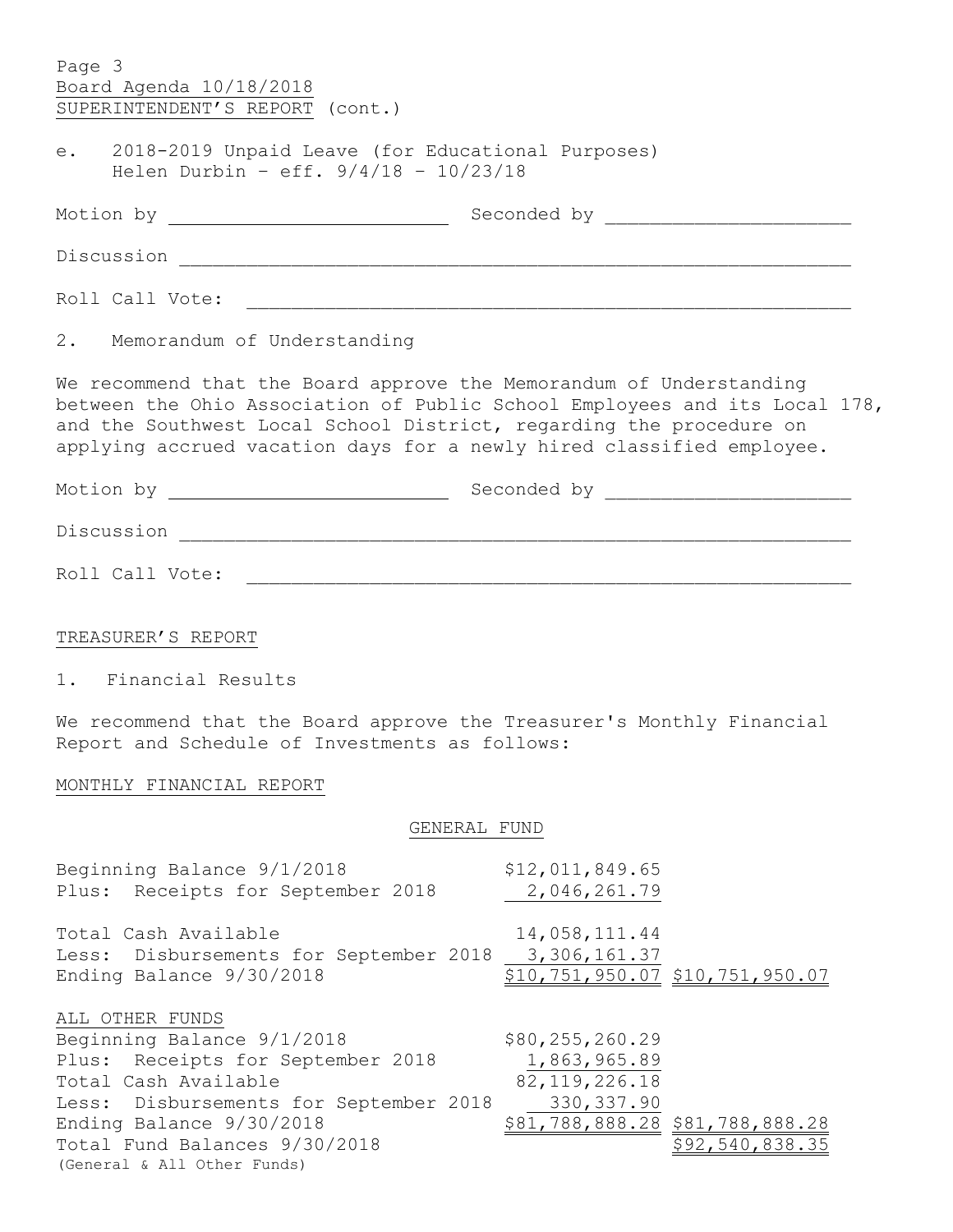# Page 4 Board Agenda 10/18/2018 TREASURER'S REPORT (cont.)

| SCHEDULE OF INVESTMENTS                                      |                | INTEREST    | PURCHASE       | MATURITY      |            |
|--------------------------------------------------------------|----------------|-------------|----------------|---------------|------------|
| TYPE OF INVESTMENT                                           | AMOUNT         | <b>RATE</b> | DATE           | DATE          | FUND       |
| Commercial Paper                                             | \$2,476,566.67 |             | 05/02/18       | 10/01/18      | Bond       |
| Certificate of Deposit                                       | \$250,000.00   | 1.00%       | 09/09/16       | 10/09/18      | General    |
| Commercial Paper                                             | \$1,977,300.00 |             | 05/03/18       | 10/30/18      | Bond       |
| Commercial Paper                                             | \$1,976,744.44 |             | 05/03/18       | 11/01/18      | Bond       |
| Federal Agency                                               | \$3,450,000.00 | 1.05%       | 01/02/18       | 11/07/18      | Bond       |
| Certificate of Deposit                                       | \$250,000.00   | 1.50%       | 05/09/17       | 11/13/18      | General    |
| Commercial Paper                                             | \$2,470,766.71 |             | 05/03/18       | 11/13/18      | Bond       |
| Certificate of Deposit                                       | \$250,000.00   | 1.55%       | 11/22/17       | 11/21/18      | General    |
| Certificate of Deposit                                       | \$250,000.00   | 1.30%       | 05/09/17       | 11/23/18      | General    |
| Certificate of Deposit                                       | \$250,000.00   | 1.45%       | 11/24/17       | 11/23/18      | General    |
| Certificate of Deposit                                       | \$250,000.00   | 1.50%       | 06/30/17       | 12/31/18      | General    |
| Commercial Paper                                             | \$1,986,168.54 |             | 09/12/18       | 01/11/19      | Bond       |
| Commercial Paper                                             | \$993,175.23   |             | 09/12/18       | 01/10/19      | Bond       |
| Federal Agency                                               | \$500,255.69   | 1.25%       | 11/17/17       | 01/16/19      | General    |
| Certificate of Deposit                                       | \$250,013.01   | 1.90%       | 03/08/18       | 03/07/19      | General    |
| Federal Agency                                               | \$500,852.50   | 1.50%       | 11/17/17       | 03/08/19      | General    |
| Certificate of Deposit                                       | \$250,000.00   | 1.55%       | 06/30/17       | 03/29/19      | General    |
| Certificate of Deposit                                       | \$250,000.00   | 2.10%       | 03/14/18       | 04/15/19      | General    |
| Certificate of Deposit                                       | \$250,000.00   | 1.95%       | 04/27/18       | 04/26/19      | General    |
| Certificate of Deposit                                       | \$250,000.00   | 1.60%       | 11/22/17       | 05/22/19      | General    |
| Federal Agency                                               | \$249,336.28   | 1.38%       | 03/27/18       | 05/28/19      | General    |
| Federal Agency                                               | \$4,968,298.08 | 1.13%       | 05/03/18       | 05/31/19      | Bond       |
| Federal Agency                                               | \$249,982.33   | 1.63%       | 03/27/18       | 06/14/19      | General    |
| Certificate of Deposit                                       | \$250,000.00   | 2.10%       | 03/27/18       | 06/27/19      | General    |
| Federal Agency                                               | \$492,951.46   | 0.88%       | 04/17/18       | 08/02/19      | General    |
| Federal Agency                                               | \$5,016,163.19 | 2.38%       | 05/02/18       | 09/13/19      | Bond       |
| Certificate of Deposit                                       | \$250,000.00   | 2.20%       | 03/29/18       | 09/29/19      | General    |
| Certificate of Deposit                                       | \$250,000.00   | 2.30%       | 03/29/18       | 09/30/19      | General    |
| Federal Agency                                               | \$497,675.00   | 1.44%       | 03/27/18       | 10/21/19      | General    |
| Federal Agency                                               | \$1,037,312.50 | 1.20%       | 09/12/18       | 11/22/19      | Bond       |
| Federal Agency                                               | \$496,551.67   | 1.50%       | 03/27/18       | 12/19/19      | General    |
| Federal Agency                                               | \$4,015,018.60 | 2.53%       | 07/02/18       | 12/26/19      | Bond       |
| Federal Agency                                               | \$5,000,188.89 | 2.42%       | 05/02/18       | 01/24/20      | Bond       |
| Federal Agency                                               | \$4,019,966.67 | 2.15%       | 07/02/18       | 02/14/20      | Bond       |
| Federal Agency                                               | \$1,677,486.25 | 2.15%       | 09/12/18       | 02/28/20      | Bond       |
| Federal Agency                                               | \$999,663.19   | 1.25%       | 09/12/18       | 03/05/20      | Bond       |
| Federal Agency                                               | \$5,000,702.78 | 2.53%       | 05/02/18       | 05/07/20      | Bond       |
| Federal Agency                                               | \$2,482,041.67 | 1.50%       | 05/02/18       | 05/28/20      | Bond       |
| Federal Agency                                               | \$976,866.67   | 1.50%       | 09/12/18       | 08/26/20      | Bond       |
| Federal Agency                                               | \$2,108,472.01 | 2.50%       | 07/02/18       | 09/14/20      | Bond       |
| Federal Agency                                               | \$3,040,339.70 | 1.80%       | 07/02/18       | 09/21/20      | Bond       |
| Federal Agency                                               | \$4,977,000.00 | 2.00%       | 05/02/18       | 11/20/20      | Bond       |
| Federal Agency                                               | \$2,732,155.56 | 2.00%       | 05/02/18       | 01/29/21      | Bond       |
| Federal Agency                                               | \$1,989,166.67 | 2.20%       | 05/02/18       | 01/29/21      | Bond       |
| Federal Agency                                               | \$1,680,904.51 | 2.35%       | 05/02/18       | 01/29/21      | Bond       |
| Federal Agency                                               | \$5,002,233.33 | 2.68%       | 05/02/18       | 04/26/21      | Bond       |
| Fifth Third Money Market                                     | \$1,762,251.34 | 1.55%       |                |               | General    |
| Fifth Third Money Market                                     | \$140,686.37   | 1.55%       |                |               | Bond       |
| KeyBank Capital Market                                       | \$7,903,499.73 | 1.77%       |                |               | General    |
| Star Ohio                                                    | \$19,215.38    | .01%        |                |               | General    |
|                                                              |                |             | September 2018 |               | FISCAL YTD |
| Interest received - General Fund                             |                |             | 28, 493. 77    | \$73, 244.83  |            |
| Interest received - Locally Funded Project Fund \$ 28,192.39 |                |             |                | $$-70,189.69$ |            |

Interest received - Bond Fund - Local Share  $\frac{5}{12}$ ,  $\frac{769.56}{12}$   $\frac{5369.521.44}{12}$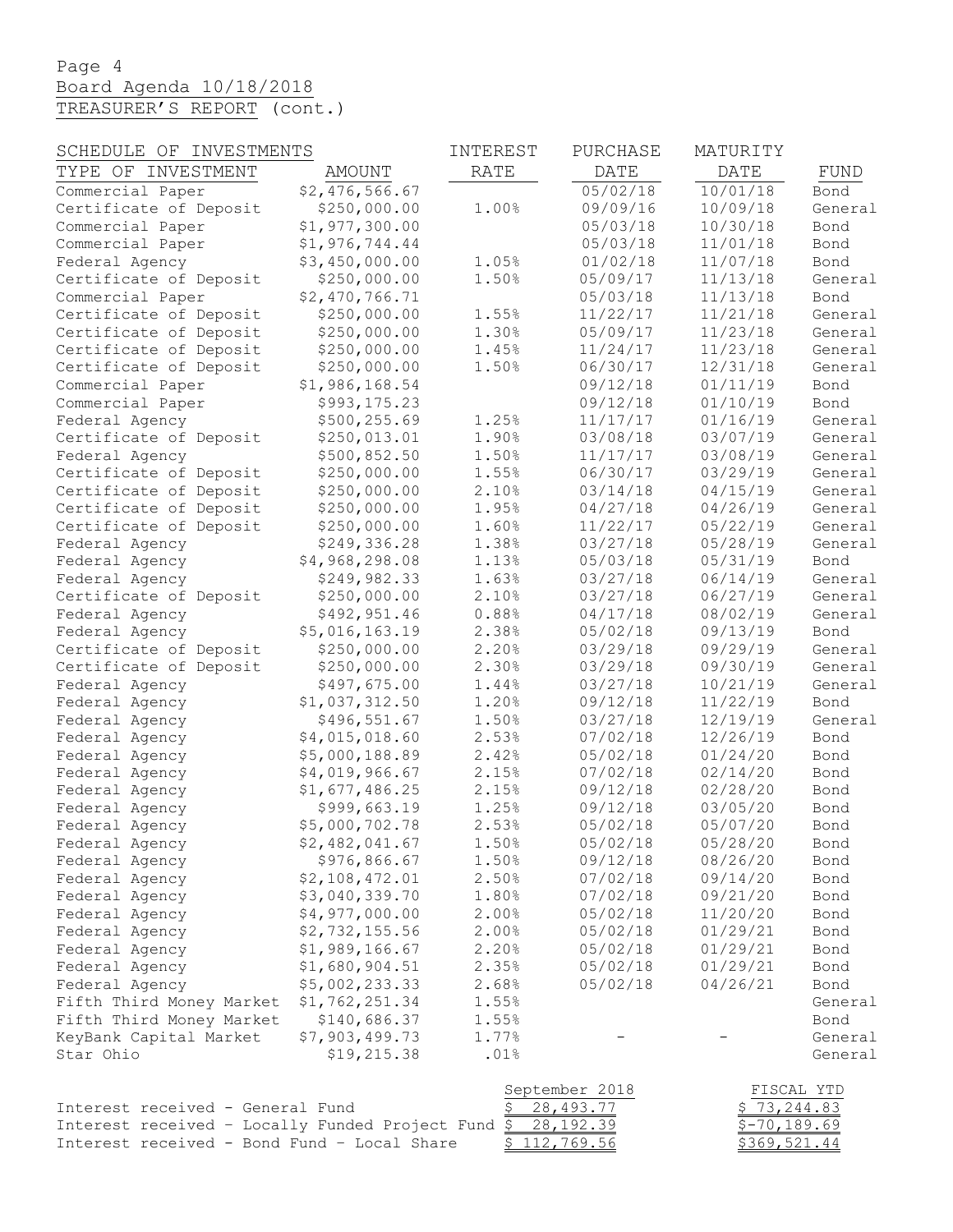| Page 5                              | Board Agenda 10/18/2018                                                                                                                                                                                                                                                                                                                                                                                                                                                                                           |         |  |
|-------------------------------------|-------------------------------------------------------------------------------------------------------------------------------------------------------------------------------------------------------------------------------------------------------------------------------------------------------------------------------------------------------------------------------------------------------------------------------------------------------------------------------------------------------------------|---------|--|
|                                     | TREASURER'S REPORT (cont.)                                                                                                                                                                                                                                                                                                                                                                                                                                                                                        |         |  |
|                                     | Interest received - Bond Fund - State Share $\frac{5}{2}$ 0.00                                                                                                                                                                                                                                                                                                                                                                                                                                                    | \$ 0.00 |  |
|                                     |                                                                                                                                                                                                                                                                                                                                                                                                                                                                                                                   |         |  |
|                                     |                                                                                                                                                                                                                                                                                                                                                                                                                                                                                                                   |         |  |
|                                     |                                                                                                                                                                                                                                                                                                                                                                                                                                                                                                                   |         |  |
|                                     | 2. Five Year Forecast - FY 2019 Base Year                                                                                                                                                                                                                                                                                                                                                                                                                                                                         |         |  |
|                                     | We recommend that the Board approve the Five Year Forecast for the period<br>FY 2019 - FY 2023 as required by the Ohio Department of Education.                                                                                                                                                                                                                                                                                                                                                                   |         |  |
|                                     |                                                                                                                                                                                                                                                                                                                                                                                                                                                                                                                   |         |  |
|                                     |                                                                                                                                                                                                                                                                                                                                                                                                                                                                                                                   |         |  |
|                                     |                                                                                                                                                                                                                                                                                                                                                                                                                                                                                                                   |         |  |
|                                     | 3. Resolution No. 22-2018 - Declaring Transportation Be Impractical                                                                                                                                                                                                                                                                                                                                                                                                                                               |         |  |
|                                     | We recommend that the Board adopt the following Resolution No. 22-2018:                                                                                                                                                                                                                                                                                                                                                                                                                                           |         |  |
|                                     | Whereas the student (s) identified have been determined to be<br>residents of this school district, and eligible for transportation<br>services; and                                                                                                                                                                                                                                                                                                                                                              |         |  |
|                                     | Whereas after a careful evaluation of all available options, it has<br>been determined that it is impractical to provide transportation for<br>these student(s) to their selected school(s); and                                                                                                                                                                                                                                                                                                                  |         |  |
|                                     | Whereas the following factors as identified in Revised Code 3327.02<br>have been considered:                                                                                                                                                                                                                                                                                                                                                                                                                      |         |  |
| $1$ .<br>2.<br>3.<br>4.<br>5.<br>6. | The time and distance required to provide the transportation<br>The number of pupils to be transported<br>The cost of providing transportation in terms of equipment,<br>maintenance, personnel, and administration<br>Whether similar or equivalent service is provided to other pupils<br>eligible for transportation<br>Whether and to what extent the additional service unavoidably<br>disrupts current transportation schedules<br>Whether other reimbursable types of transportation are available;<br>and |         |  |
|                                     | Whereas the option of offering payment-in-lieu of transportation is<br>provided in Ohio Revised Code; therefore, be it                                                                                                                                                                                                                                                                                                                                                                                            |         |  |

Resolved that Southwest Local School District Board of Education hereby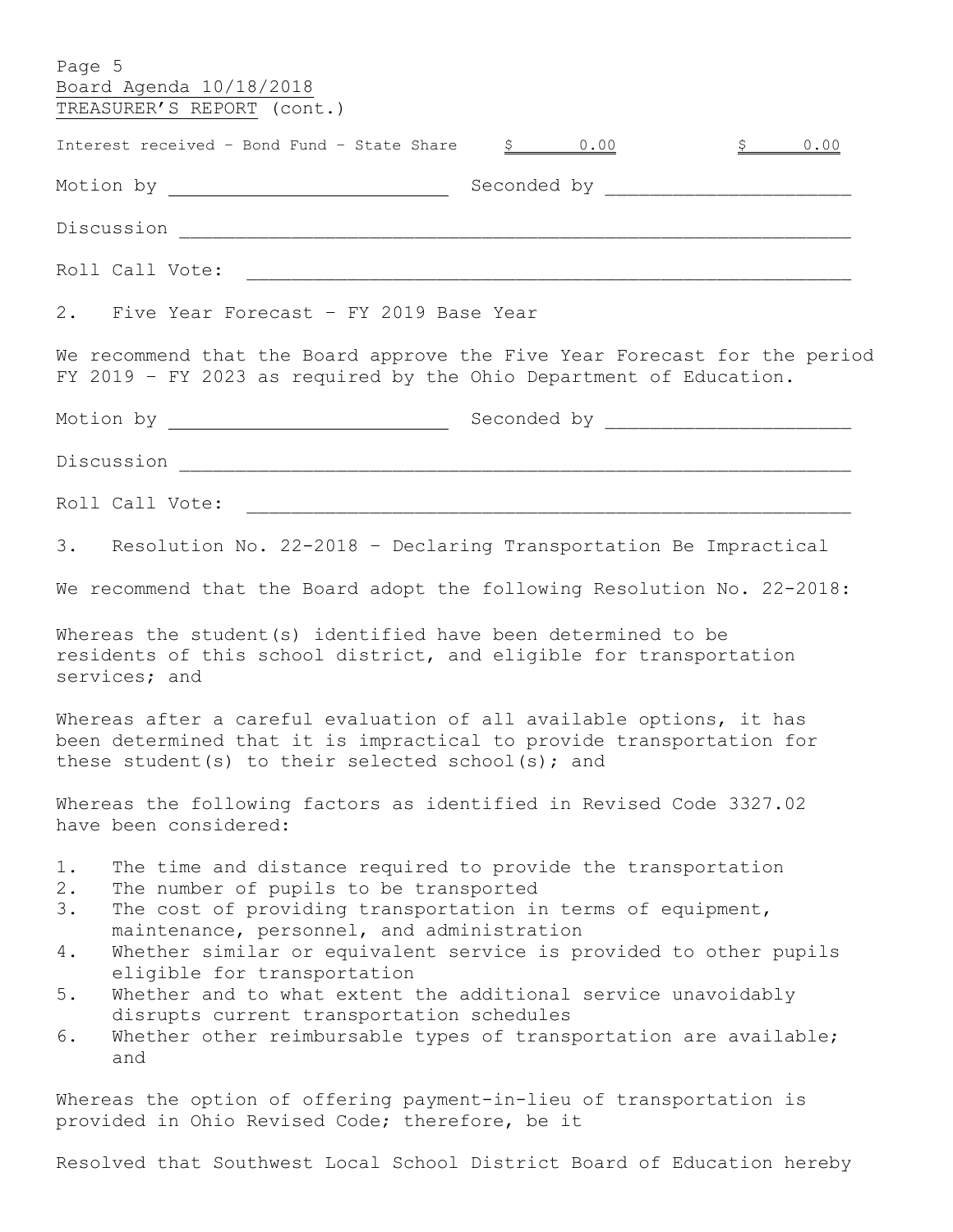Page 6 Board Agenda 10/18/2018 TREASURER'S REPORT (cont.)

approves the declaration that it is impractical to transport the students as submitted and offers the parent(s)/guardian(s) payment-in-lieu of transportation.

Motion by Seconded by \_\_\_\_\_\_\_\_\_\_\_\_\_\_\_\_\_\_\_\_\_\_ Discussion \_\_\_\_\_\_\_\_\_\_\_\_\_\_\_\_\_\_\_\_\_\_\_\_\_\_\_\_\_\_\_\_\_\_\_\_\_\_\_\_\_\_\_\_\_\_\_\_\_\_\_\_\_\_\_\_\_\_\_\_ Roll Call Vote:

4. Resolution No.23-2018 - FY 2019 Permanent Appropriations

We recommend that the Board adopt the following Resolution No.23-2018: BE IT RESOLVED by the Board of Education, Southwest Local School District, Hamilton County, Ohio, that to provide for the current expenses and other expenditures of said Board of Education, during the period July 1, 2018 to June 30, 2019, the following sums be and the same are hereby set aside and appropriated for the several purposes for which expenditures are to be made and during the same period, as follows:

GENERAL FUND 001 37,519,196.00

| OTHER FUNDS                                                 |                  |
|-------------------------------------------------------------|------------------|
| BOND RETIREMENT FUND 002                                    | \$7,500,000.00   |
| PERMANENT IMPROVEMENT FUND 003                              | 82,059.88        |
| BUILDING FUND 004                                           | 14, 170, 600.38  |
| FOOD SERVICES FUND 006                                      | 2,049,352.57     |
| SPECIAL TRUST FUND 007                                      | 15,936.36        |
| UNIFORM SCHOOL SUPPLIES FUND 009                            | 504,627.57       |
| CLASSROOM FACILITIES 010                                    | 78,390,258.26    |
| PUBLIC SCHOOL SUPPORT FUND 018                              | 239,703.68       |
| OTHER GRANT FUND 019                                        | 22,399.04        |
| DISTRICT AGENCY FUND 022                                    | 794.22           |
| CLASSROM FACILITIES MAINT. 034                              | 447,903.50       |
| STUDENT ACTIVITY FUND 200                                   | 317,020.27       |
| ATHLETIC ACTIVITY FUND 300                                  | 341,960.86       |
| AUXILIARY SERVICES FUND 401                                 | 228, 139. 23     |
| DATA COMMUNICATIONS FOR SCHOOL BUILDINGS FUND 451           | 10,800           |
| CAREER TECHNICAL EDUCATION ENHANCEMENT FUND 461             | 8,000.00         |
| MISCELLANEOUS STATE GRANTS 499                              | 2,500.00         |
| (IDEA, PART B) SPECIAL EDUCATION FUND 516                   | 1,021,276.64     |
| TITLE I DISADVANTAGED CHILDREN/TARGETED ASSISTANCE FUND 572 | 819,963.13       |
| (IDEA - ECSE, PART B) SPECIAL EDUCATION FUND 587            | 15,590.84        |
| IMPROVING TEACHER QUALITY FUND 590                          | 141,790.23       |
| TITLE IV-A STUDENT SUPPORT AND ENRICHMENT 599               | 355,725.86       |
| TOTAL OTHER FUNDS                                           | \$80,015,303.26  |
| TOTAL APPROPRIATIONS - ALL FUNDS                            | \$144,205,598.52 |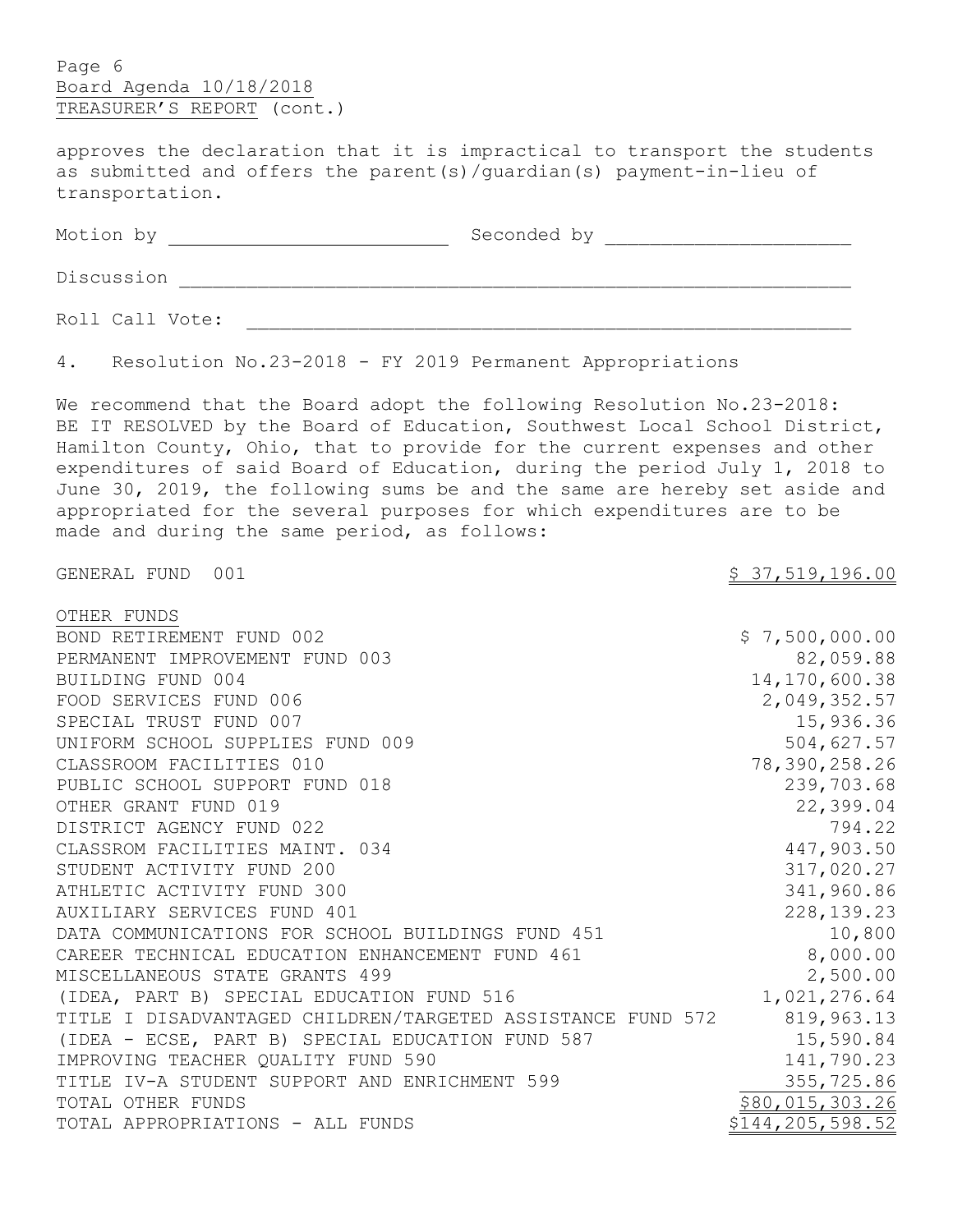Page 7 Board Agenda 10/18/2018 TREASURER'S REPORT (cont.)

Motion by Seconded by \_\_\_\_\_\_\_\_\_\_\_\_\_\_\_\_\_\_\_\_\_\_

Discussion and the contract of the contract of  $\overline{a}$ 

Roll Call Vote:

5. Resolution No. 24-2018 – Resolution requesting authority from the Hamilton County Budget Commission to file a Modified Tax Budget for the 2019/2020 Fiscal Year

We recommend that the Board adopt the following Resolution No. 24-2018:

WHEREAS, Section 5705.28 of the Ohio Revised Code requires a Board of Education to adopt an annual tax budget on or before January 15th for the next succeeding fiscal year; and

WHEREAS, Section 5705.281 of the Ohio Revised Code authorizes the County Budget Commission to waive the requirement that a School District adopt a tax budget as provided under Section 5705.28 of the Ohio Revised Code, and instead authorize the Board of Education to provide such information to the County Budget Commission as may be required by the Commission to perform its duties under Chapter 5705 of the Ohio Revised Code; and

WHEREAS, the Hamilton County Auditor has informed the Board of Education of the Southwest Local School District (the "Board of Education") that it is required to pass a Resolution authorizing the Treasurer of the Board of Education to make a request to waive the requirement of the adoption of a tax budget, and instead request to file a modified tax budget in accordance with Section 5705.281 of the Ohio Revised Code; and

WHEREAS, the Board of Education has utilized a modified tax budget in prior years and believes that its continued use is advantageous since it provides additional information on the long-term financial plan of the District and utilizes a format that has become familiar to the Board of Education and its community.

NOW, THEREFORE, BE IT RESOLVED by the Southwest Local School District Board of Education as follows:

## **SECTION I**

The Treasurer of the Board of Education is hereby authorized and directed to request the ability to file a modified tax budget for the 2019/2020 fiscal year. The Treasurer shall make said request by sending a letter addressed to the Hamilton County Budget Commission and including a copy of this Resolution with his letter.

#### **SECTION II**

The Treasurer of the Board of Education is hereby authorized and directed to do all things necessary to ensure the Board of Education may utilize the modified tax budget for the 2019/2020 fiscal year.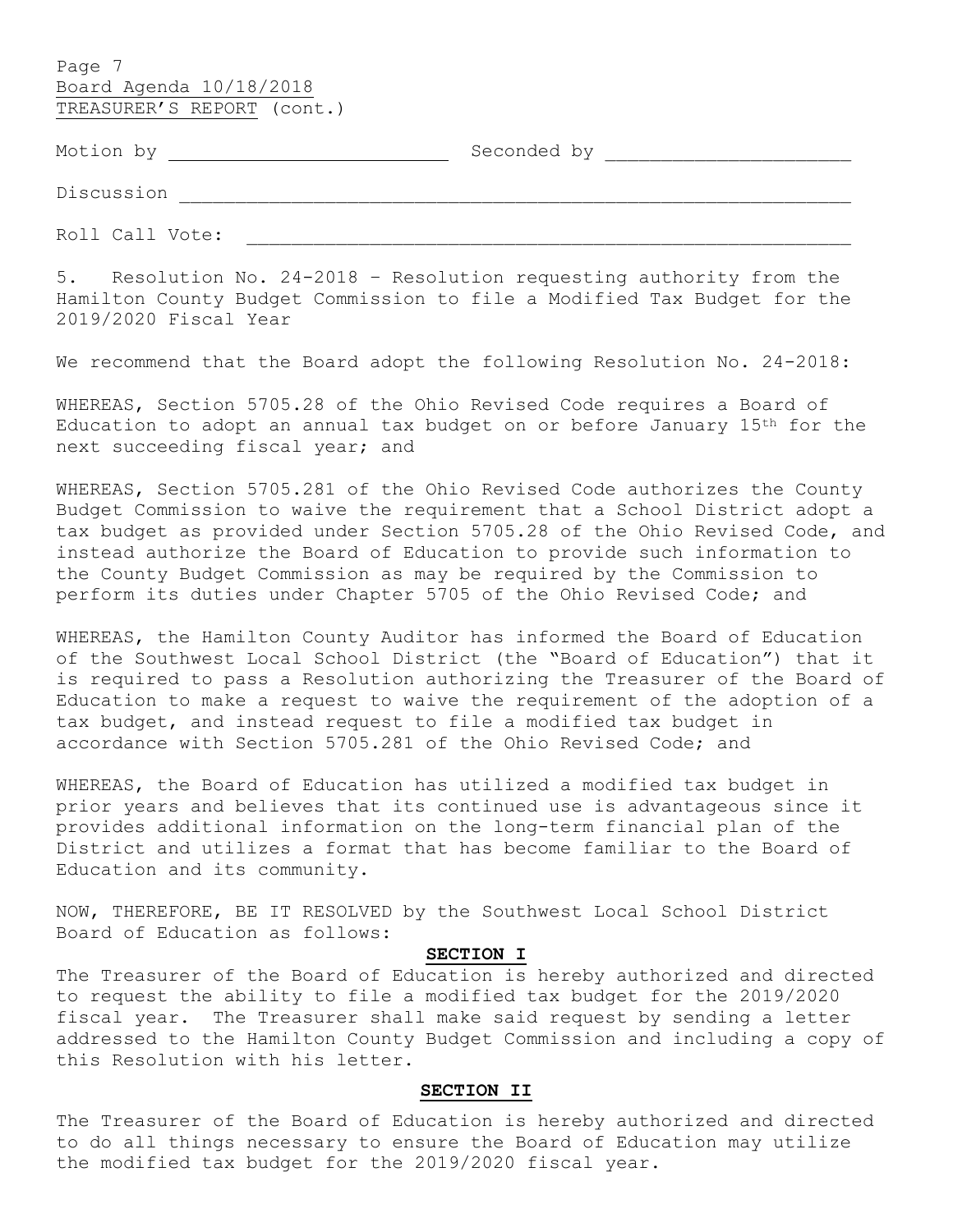Page 8 Board Agenda 10/18/2018 TREASURER'S REPORT (cont.)

# **SECTION III**

It is found and determined that all formal actions of this Board concerning or related to the adoption of this Resolution were adopted in an open meeting of this Board, and all deliberations of this Board and any of its committees that resulted in such formal actions were adopted in meetings open to the public, in compliance with all applicable requirements of the Ohio Revised Code.

Motion by Seconded by \_\_\_\_\_\_\_\_\_\_\_\_\_\_\_\_\_\_\_\_\_\_ Discussion \_\_\_\_\_\_\_\_\_\_\_\_\_\_\_\_\_\_\_\_\_\_\_\_\_\_\_\_\_\_\_\_\_\_\_\_\_\_\_\_\_\_\_\_\_\_\_\_\_\_\_\_\_\_\_\_\_\_\_\_ Roll Call Vote:

GENERAL PUBLIC

BOARD REPORT

#### EXECUTIVE SESSION

We recommend that the Board enter into executive session pursuant to Ohio Revised Code Section 121.22(G)(2), for the purpose of considering the appointment, employment, dismissal, discipline, demotion, compensation of an employee or official of the School District.

| Motion by <u>____________________</u>              |                                |
|----------------------------------------------------|--------------------------------|
| Discussion <u>_____________________</u>            |                                |
| Roll Call Vote:                                    |                                |
| The Board entered into executive session at [100]. |                                |
| REGULAR SESSION                                    |                                |
| The regular session was reconvened at .            |                                |
| ADJOURNMENT                                        |                                |
|                                                    | that the meeting be adjourned. |